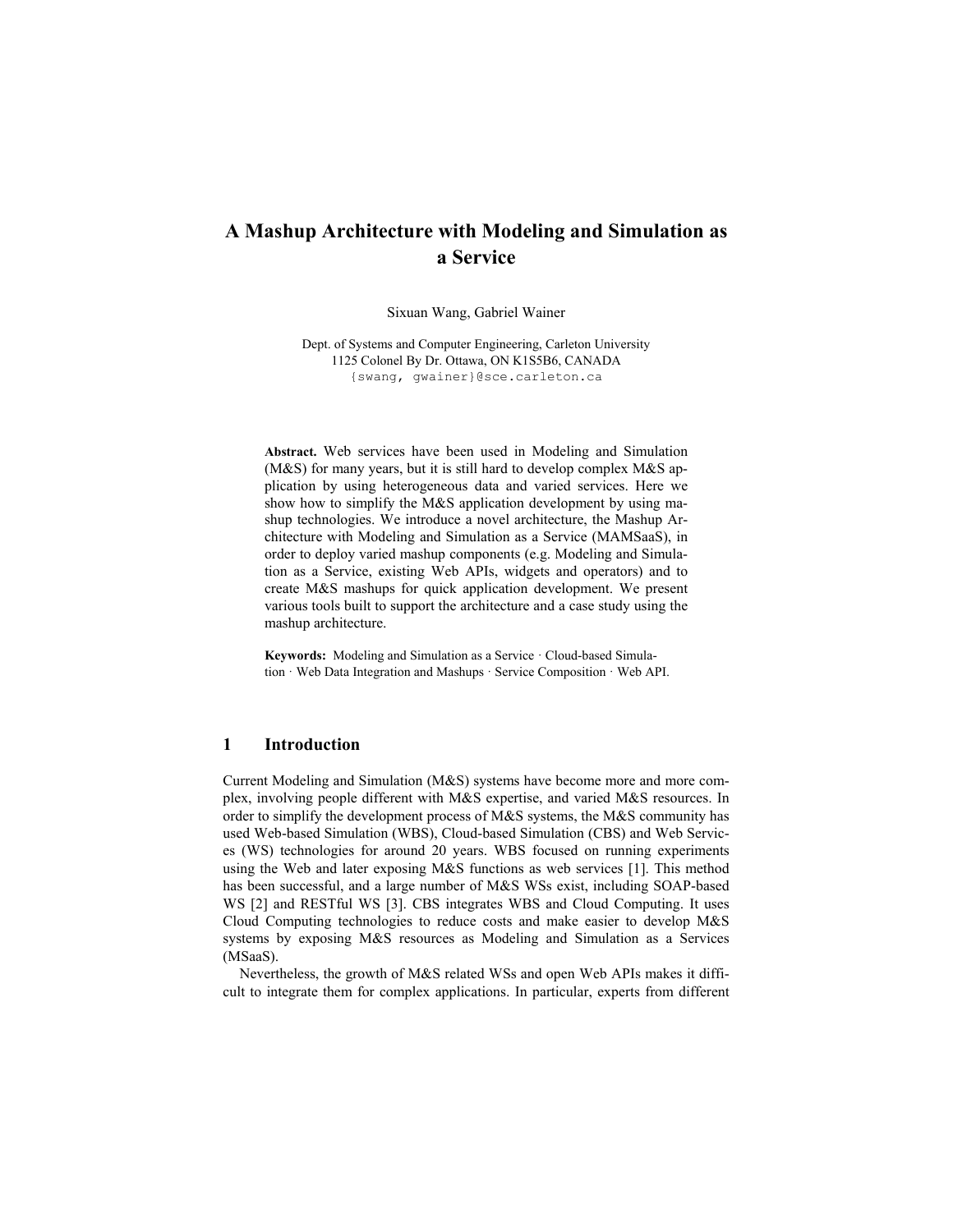domains cannot easily use existing M&S related resources for fast application development. With this in mind, we aim to improve the development process of Web information systems for M&S that involve heterogeneous data and services. This process should be such that one could reuse and integrate existing services and resources related to M&S easily. People from different domains should be able to use this process for sharing and combining their works quickly.

In order to do so, we present an architecture based on mashup technologies in the Web 2.0 [4]. Mashups have been widely used in different domains; however, these technologies have never been used to simplify the process of building M&S applications. Our objective is thus to develop M&S mashup applications to integrate different M&S related WSs and resources. Our novel architecture, named Mashup Architecture with Modeling and Simulation as a Service (MAMSaaS), is a layered architecture to deploy and identify M&S mashup components as well as link and execute mashups for quick M&S application development.

MAMSaaS supports universal identification and development for mashup component (named *Boxes*), which consist of varied M&S resources (MSaaSs, WebAPIs, widgets and operators). In order to link and execute these components, MAMSaaS supports component linking, development and search boxes, then build M&S environments by wiring boxes, and then execute and visualize M&S at run-time.

Following, we will discuss the architecture and the tools we implemented: a Box Development Tool and the MAMSaaS Mashup Platform. In addition, we also present a prototype application integrating a Geographical Information System (GIS), a distributed M&S tool, and visualization services, built as a mashup application.

### 2 Background

M&S is being applied to almost every aspect of life, and developing of M&S applications has become more and more complex [6]. Varied resources are involved in the development process, such as source systems, models, simulators, experimental frameworks and experiments [7], as well as supported data (e.g. text, file, database) and functions (e.g. data collection, result analysis, visualization) [8].

In order to simplify the application development process, web services have been used in M&S for around 20 years. The basic idea is to expose M&S resources on the Web as services. Web services ease the sharing of M&S resources: for instance, the simulators are located remotely on a server, without worrying about the simulation environment setup and software dependencies. Web services improve data accessibility, interoperability and user experience [9].

In general, web services in M&S include Web-Based Simulation (WBS, which exposes M&S functions as web services) and Cloud-Based Simulation (CBS, which integrates WBS and Cloud Computing). In WBS, the functions of simulators and their simulation environment are exposed as web services [1]. Users can submit their requests (with specified message/parameters) to the simulator through web servers, then simulation experiment runs remotely, and the results are returned to the user. In recent years, numerous WSs in WBS have been developed, which can be categorized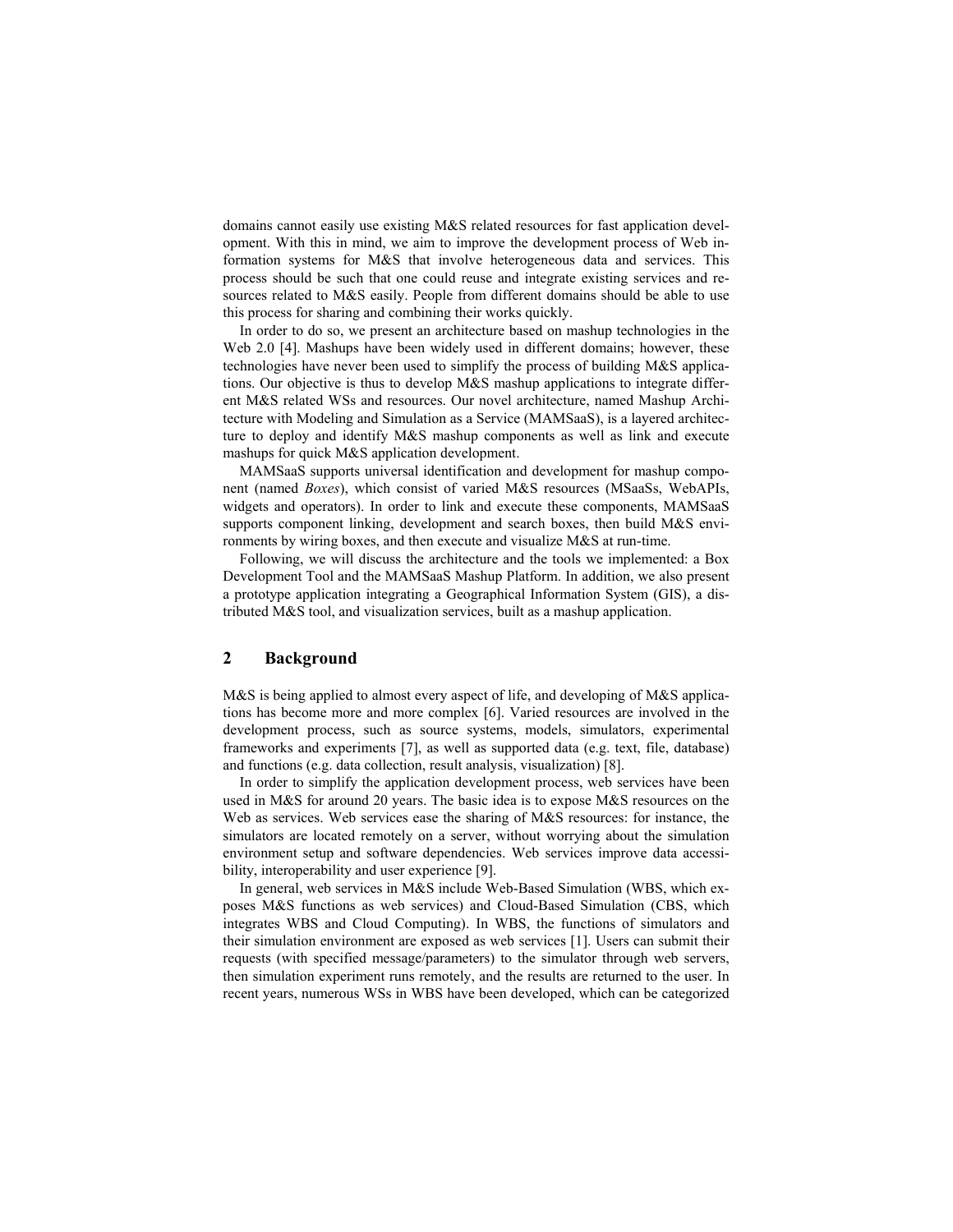into two main frameworks: SOAP-based (e.g. DDSOS [10], SOPM [11], and SASF [12]) and RESTful-based (e.g. RISE [3], RESTful MMVE [13], and RESTful AIS [14]). Numerous simulators (i.e., DEVS/SOA [2] and RISE [3]) implement the DEVS M&S formalism [7] over a WS. RISE is the first and only RESTful distributed simulator to support distributed simulation that supports DEVS and other model formalisms, languages and engines.

In CBS, both web services and Cloud computing are used in M&S. CBS is derived from WBS, using Cloud Computing to manage varied M&S resources and build different simulation environments [15]. The use of web services in CBS has received the name of Modeling and Simulation as a Service (MSaaS). MSaaS is a special form of Software-as-a-Service (SaaS), as it hides the underlying infrastructure, platform and software details from the users. The use of CBS and MSaaS is still in a preliminary stage [16] and little effort has been done to integrate with other services [17], which is an issue because there are many open Web APIs that could be useful for M&S applications (e.g. weather forecast, GIS information, and big data for simulation inputs). They could improve user experience and make richer applications [18].

According to more than 11,000 APIs registered by ProgrammableWeb, REST WSs take 73% while SOAP-based APIs take 27% [19]. WADL is a popular language to describe REST web services, and many IT companies describe their REST APIs on the HTML pages, such as Mashape (http://www.mashape.com/explore). SOAP WSs are usually described in WSDL files. For example, WebServiceX (http://www.webservicex.net/ws) has over 70 SOAP WSs using WSDLs. However, there has been no research showing how to integrate these useful Web APIs in the development process of M&S applications. Mashup technologies in Web 2.0 can be used to solve this integration issue and simplify the M&S application development.

Mashups integrate different services from the web, using content from more than one existing source to create a new value-adding application [4]. Mashups integrate heterogeneous data, application logic (exposed as services in general), and UI components (e.g. widgets) [5]. A large number of mashup techniques and tools have been developed in both industrial development and academic research [5]. Many industrial companies have developed their own commercial mashup tools, like IGoogle (http://www.igoogleportal.com), and Yahoo! Pipes (http://www.pipes.yahoo.com). They are based on the visual connection of components of heterogeneous data at the enterprise level, offering Do-It-Yourself (DIY) guidance to meet user requirements [20]. In addition, many academic efforts focus on mashups. Many of them use End-User Programming (EUP), focusing on the composition and integration of web sources for new purposes. Mashroom [21] uses nested relational models and provides mashup operations like merge and filter over tables. In [22], the authors use native language programming in mashup components, linking different logic together.

The fundamental element of current mashup technologies is the *widget*, a small processing unit for performing single purpose task such as fetching, parsing, formatting and visualizing data [23]. For instances, DERI Pipes [24] enables users to build widgets to process data from different sources (e.g. RDF, SPARQL, XML, HTML). In [23], the authors proposed an open mashup platform with linked widgets created freely by users that can be discovered and combined easily. WireCloud [25] is an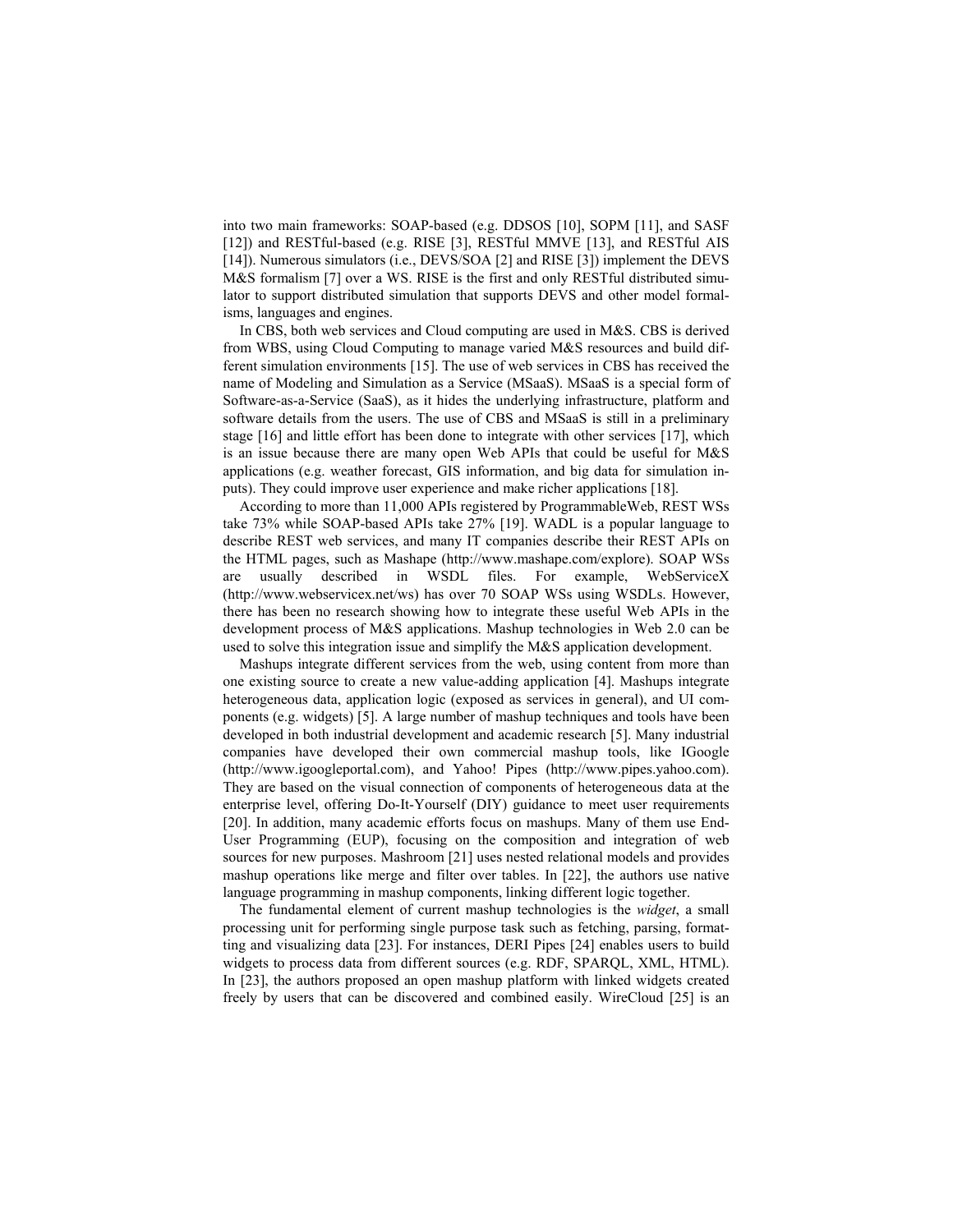open source mashup platform provided by the FI-WARE project, which can implement widgets in JavaScript (JS) and HTML5 and build mashups by "wiring" widgets.

However, no one has ever tried to develop such widgets and mashup applications in M&S (as well as integrating available WBS, CBS and Web APIs). Many of the current mashup techniques and tools cannot work directly for M&S because: 1) they are domain specific (i.e., they are useful only for single or limited problems in specific domains); 2) they have been discontinued; 3) they are limited (the widgets do not support MSaaS and different kinds of Web APIs like SOAP and REST). Based on this, we investigated a new mashup method focused on the process of developing M&S.

# 3 The MAMSaaS Architecture

Based on the considerations in Section 2, we defined a novel mashup architecture to simplify the process of developing M&S applications, named Mashup Architecture with Modeling and Simulation as a Service (MAMSaaS). Shown in Fig. 1, MAM-SaaS is a layered methodology and architecture to create and run M&S mashups.



Fig. 1. MAMSaaS Architecture

The proposed MAMSaaS architecture has four layers, as follows:

- Cloud: it is responsible for supporting Cloud infrastructure and deploying MSaaS. The Cloud infrastructure includes Cloud *compute* units (for building and executing simulation experiments) and Cloud *storage* units (for sharing M&S resources). In addition, this layer is also responsible for deploying user-provided M&S resources as MSaaS in the Cloud by using the *MSaaS middleware* on-demand.
- Box: it is responsible for developing mashup components (termed *Boxes*). Boxes can have different categories (e.g. MSaaS from the Cloud Layer, existing open APIs, widgets, operators). Each box is identified by a uniform box signature, and has its own function for handling input messages and has its own visual form.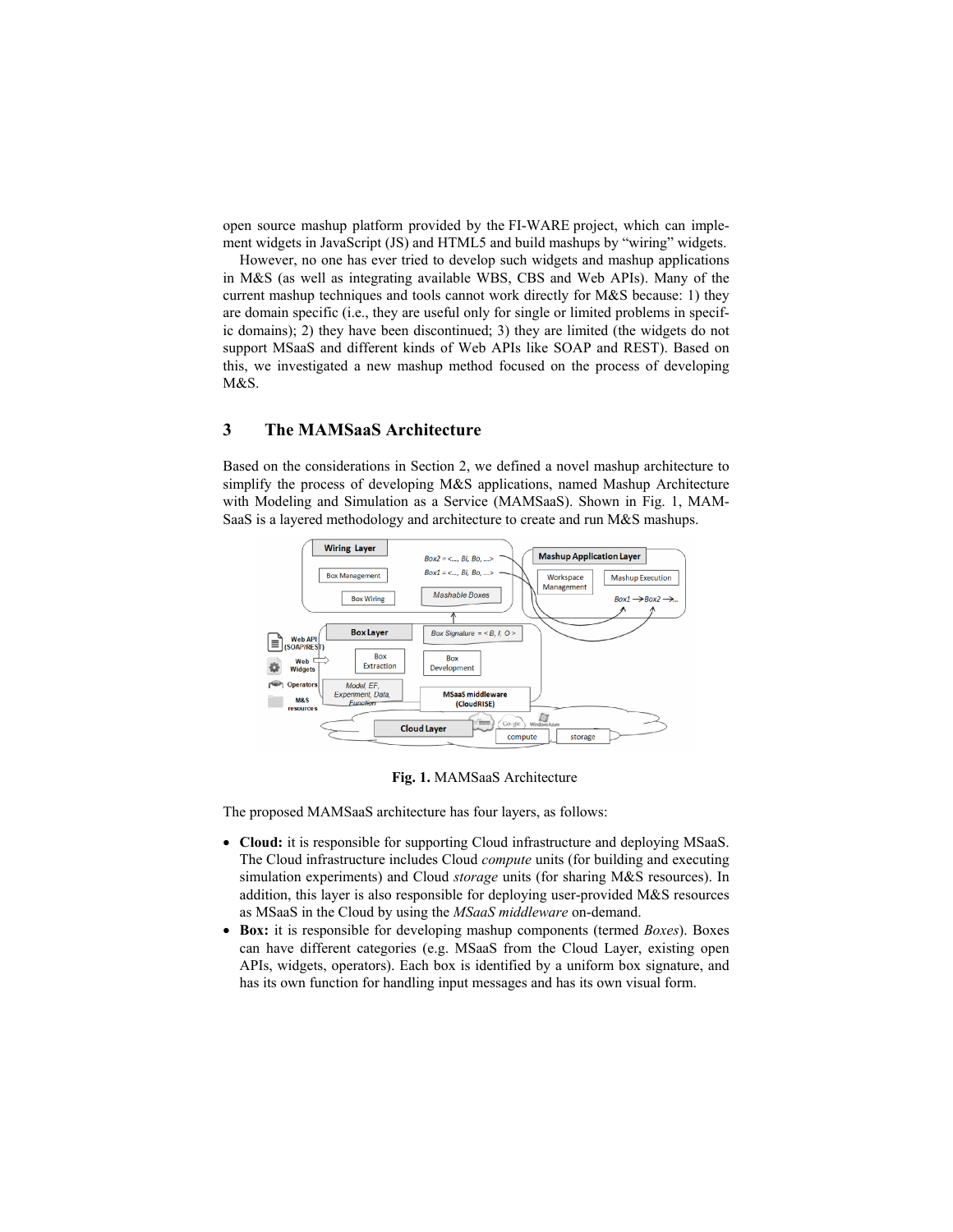- Wiring: it is responsible for connecting boxes into a mashup. Boxes can be linked with each other by their inputs/outputs that are identified in their box signatures. A same box can be reused and re-wired in different mashups for new purposes.
- Mashup Application: it is responsible to select and wire boxes in workspaces, and run applications. They can add box, wires and visualize the results at runtime.

Here we will discuss the top three layers: Box, Wiring, and Mashup Application layers, and discuss how to develop boxes and build M&S mashups. For the details about the Cloud layer, the reader can refer to [26], in which we introduced the CloudRISE middleware, which implements the concept of MSaaS (exposing all kinds of M&S resources as services). CloudRISE uses a resource-oriented design via RESTful WSs in which M&S resources are identified through URIs in the Cloud.

# 4 M&S Mashup Methodology

Box, wiring, and M&S mashups make up the complete set of an M&S mashup application. In this section, we will discuss details of these three concepts.

#### 4.1 Box – developing Mashup components

*Boxes* represent mashup components used for M&S. They are mini applications for M&S-related scenarios (e.g. fetching a model, reproducing an experiment, visualizing results, etc). Boxes receive heterogeneous data from varied services. A Box modularizes specific functions and sends data to others; they can be shared or published on the Web. There are four basic types: *MSaaS, WebAPI, Widget*, and *Operator* Boxes.

- MSaaS Box: it uses MSaaS services from CloudRISE to handle input data, and then outputs results. CloudRISE works as a repository interface to expose M&S resources as MSaaS. There are six main types: simulations, supporting functions, models, supporting data, semantic data and instances. The ones related to the M&S mashup are simulations, functions, and models. Users can manage resources and control the lifecycle of the execution of simulations and functions by using the HTTP methods GET/PUT/POST/DELETE to corresponding URIs. MSaaS Boxes simplify the execution of experiments by combining several MSaaS into one box. For example, an MSaaS simulation box can create a new experiment configuration file, create a new experiment using that file, start the simulation and check its status; when it finishes, it sends the simulation results to the output.
- WebAPI Box: it calls existing open Web APIs. It exposes the function following a WS principle (RESTful/SOAP-based). RESTful Web APIs are usually described in WADLs or HTML pages, while SOAP-based Web API is described in WSDLs.
- Widget Box: it is a lightweight web application that shows the data on web browsers. They provide a visual representation for particular data. They can be reused for web development or other mashup platforms. For example, http://www.100widgets.com provides different widgets, supporting varied type of data, e.g. forms, diagrams, tables, maps, photos and videos.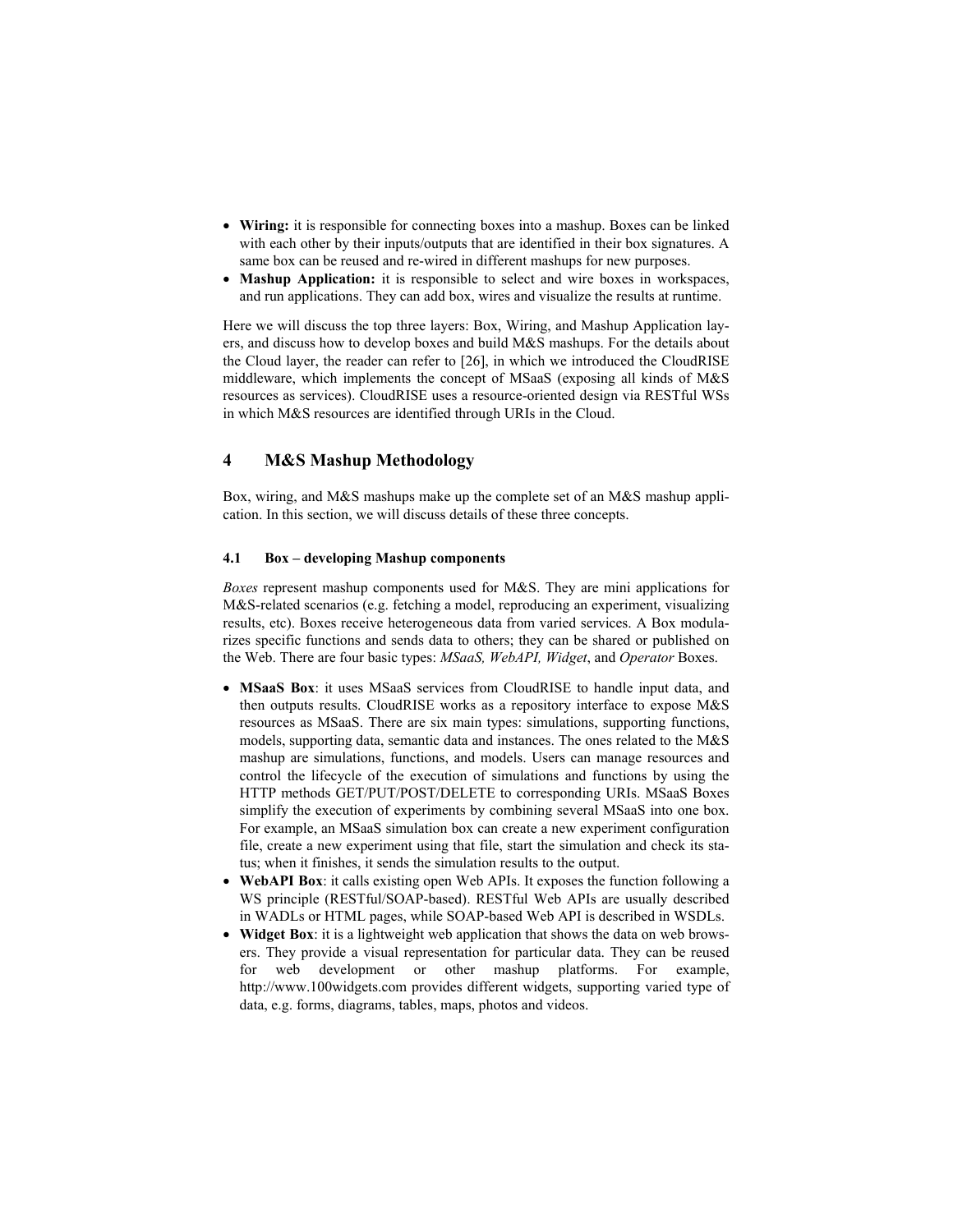• Operator Box: it takes input data from other boxes and it generates the output based on a customized process. The reason why we need operators is to address the inconsistencies between boxes (i.e. boxes with similar ports that cannot connect directly). Operators can be viewed as a converter between boxes. It can be a filter, aggregator, splitter, or adapter. For example, if one port of a box is *full name*, and one port in another box is *given name*, an operator can be a splitter that extracts *given name* from *full name*, so these boxes can be connected.

Though boxes have different types, they are managed in a similar way. Each box is packaged in a separated archive file, so it can be developed, downloaded and installed on different servers. Each box package has three parts, as follows:

Box Signature: To manage the varied boxes, we provide a uniform structure,

#### Box Signature (B) =  $\langle B_x, I, O \rangle$  (Definition 1)

 $B_x = \langle B_n, B_b, B_d, B_s, B_a, B_p, B_m \rangle$  *is the general information of the box,*  $I = {p}$  *is a set of input ports of the box,*  $\mathbf{O} = \{p\}$  *is a set of output ports of the box,*  $p = \langle p_n, p_t, p_d \rangle$  *includes port name, type, and description.* 

The Box Signature identifies each box with its basic information  $(B_x)$ , input ports (*I*) and output ports (*O*). The basic information includes its name  $B_n$ , type  $B_t$ (e.g. MSaaS, WebAPI, Widget, Operator), description  $B_d$ , subtype  $B_s$  (e.g. simulation MSaaS, RESTful WebAPI), author  $B_a$ , path  $B_p$  (the URI of a related WS), and method  $B_m$  (the method name of a related WS). A box can have multiple input and output ports, which are used to connect the boxes in a mashup. Each input or output port include a port name, type (the message type in the port) and description (a text that describes the port). For instance, given a WebAPI RESTful WS to forecast the weather, its name is *WeatherForecast*, type is *WebAPI*, description is *return weather forecast information*, subtype is *SOAP*, author is *JohnDoe*, path is *http://www.webservicex.net/weatherforcat*, and method is *GetWeather*. This WebAPI Box has one input port (with *CityName* as its name, *xsd:string* as its type and *city name* as its description), and one output port (with *weather* as its name, *xsd:string* as its type and *weather forecast in 5 days* as its description).

 Box Signatures can be described in XML files that can be provided by users or constructed automatically from existing sources.

 Box Function: Each box has a function to response the input events. Boxes are event-driven. When an input event comes, it triggers a function in the Box; then, it sends data through output ports. Different types of boxes have different functions. For the MSaaS Box, it combines multiple MSaaSs related to a same experiment into a single box. For example, for the box of executing a new simulation experiment, box function will: 1) construct a new experiment.xml; 2) create a new experiment; 3) start the simulation; 4) check the result; 5) get result and send it to the output ports. For the WebAPI Box, the function executes as defined in the Web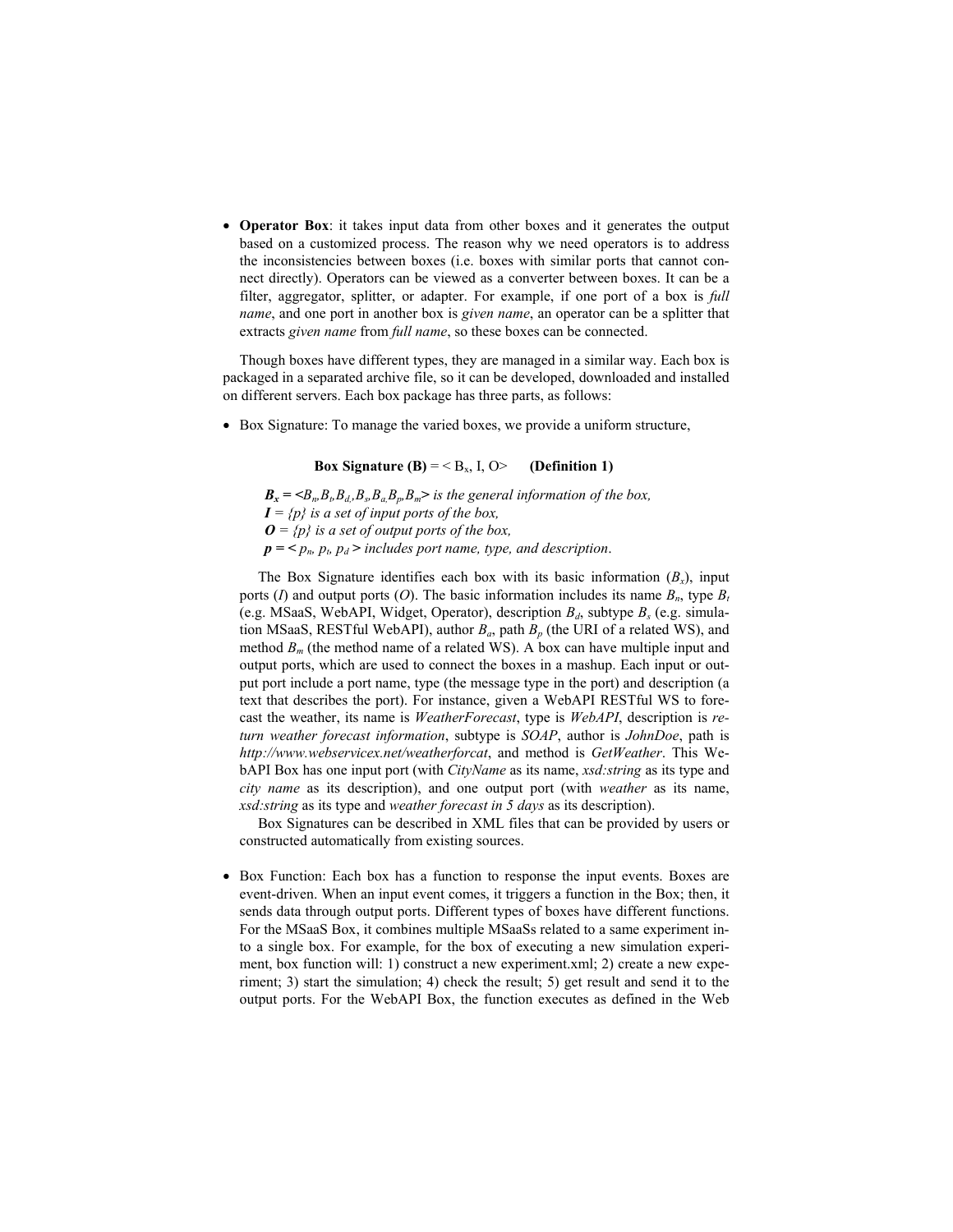API (e.g. SOAP WS, RESTful WS). For the Widget Box, the function tells how to handle the input data for visualizing in web browsers. For the Operator Box, the function is the action to be executed (e.g. splitting, combing, and data conversion).

• Box View: Each box can also have a view in web browsers. Boxes can have HTML/CSS files for visualization purposes. For boxes of MSaaS and WebAPIs, their views could be either their signatures or the execution status. For Widget Boxes, they can reuse existing HTML/CSS files in existing widgets. Users can also customize these files to change the view how the data will show.

#### 4.2 Box Wiring – linking boxes

A key feature of the boxes is that they can be connected to each other, which is called *Box Wiring*. It is for composing different boxes through inputs and outputs.

Box Wiring (W) = <{B}, {B<sub>x-I</sub>, B<sub>y-O</sub>}> (Definition 2)

 $\mathbf{B} = \{B_x, B_y, \ldots\}$  is a set of boxes, *{Bx.I, By.O} is a set of connections between boxes*

A Box Wiring is a combination of boxes and connections among them. Each Wiring (*W*) contains a set of boxes  ${B_x, B_y, \ldots}$  and connections  ${B_{x,b}, B_{y,0}}$ . For instance,  $B_{x,h}$  *B<sub>y.O</sub>* means the output port *O* of Box  $B_y$  can be linked to the input port *I* of Box  $B<sub>x</sub>$ . Boxes notify about their changes via events on their output ports; other boxes can consume these events via input ports. By wiring boxes, users can reuse them in multiple M&S scenarios without understanding the internal details.

#### 4.3 M&S Mashup – building mashup applications

The boxes and wiring mechanism can be used to build *M&S mashups*. They are used to build a composite M&S application by selecting and wiring boxes. It is based on data flow and event-based mechanism among the boxes using a visual representation.

Mashup  $(M) = \langle B \rangle$ ,  $\{W\}$ ,  $U > 0$ efinition 3)

 $\mathbf{B} = \{B_x, B_y, \ldots\}$  is a set of boxes, *W is a set of Box Wirings, U is a user workspace for this mashup.*

An M&S Mashup consists of a set of Boxes (*B*), Box Wirings (*W*), and a User Workspace (*U*). Users can have different workspaces. In any workspace, users select boxes and wire boxes through their input/output ports. After that, the mashup application is ready. Users can run and visualize it.

Fig. 2 shows an example of an M&S Mashup. It is made up of six boxes (*B1* to *B6*), which interoperate with each other by exchanging data. Consider we have MSaaS Boxes *B1* and *B2*, Web API Boxes *B3* and *B4*, Operator Box *B5*, and Widget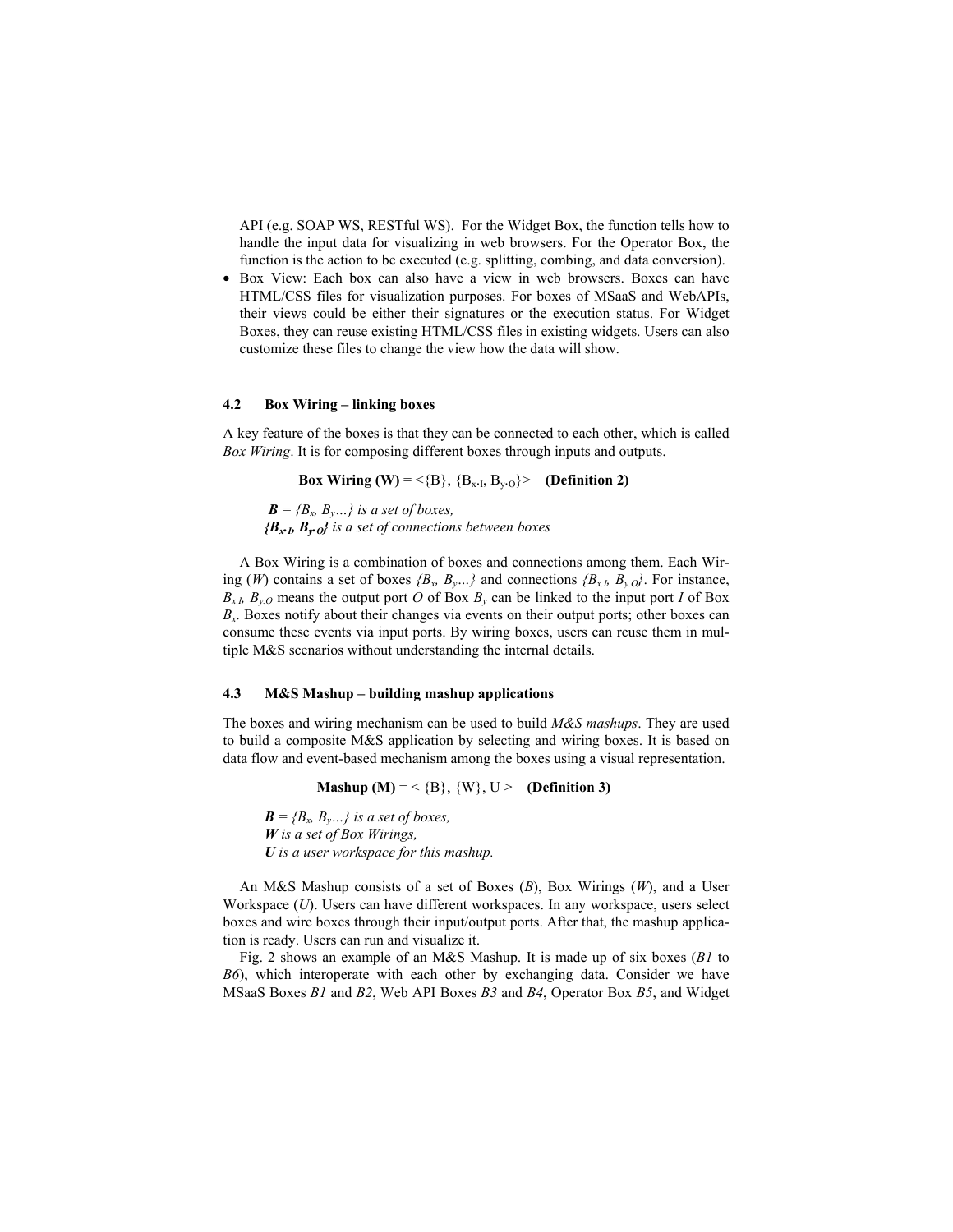Box *B6*. Users can build a mashup application by wiring these boxes as shown in the right part of Fig. 2. At run-time, the data generated in B1 will pass to B3 and trigger B3's function, and then B3 will output its data to B2. Similar actions happen in other boxes. Users can see the mashup as defined in each Box View of boxes on web browsers.



Fig. 2. Box/Wiring/Mashup example

# 5 MAMSaaS Implementation

We have developed different tools supporting MAMSaaS and the M&S Mashup methodology. Here we discuss the Box Development Tool (used to extract and develop boxes) and the Mashup Platform (used to wire boxes and run M&S mashups).

#### 5.1 Box Development Tool

The Box Development Tool is used to develop boxes rapidly. It can load and save Box Signatures in XML for the different kinds of Boxes. It can also extract Box Signatures from existing files (e.g. MSaaS Experiment Frameworks, WSDL for SOAPbased WebAPI, and WADL for REST-based WebAPI). In addition, it can generate the configuration XML file that is used in the box package. This tool can also suggest users with similar existing boxes.

The Box Development Tool was developed in Java using SWT (Standard Widget Toolkit), which is a graphical widget toolkit. The Box Development Tool follows the MVC design pattern. Fig. 3 shows its class diagram, which consists of three groups:

 The *Data* classes manage the data contained in the *BoxSignatures*. *BoxSignatures* keeps all the signatures in a list. *Signature* keeps the information of a box. *Operation* contains the information of each port. Each *operation* has one *parameter* or *ComplexParameter*. *Parameter* ports have basic information (name/type/description) and *ComplexParameter* uses complex data types (e.g. user-defined XSD).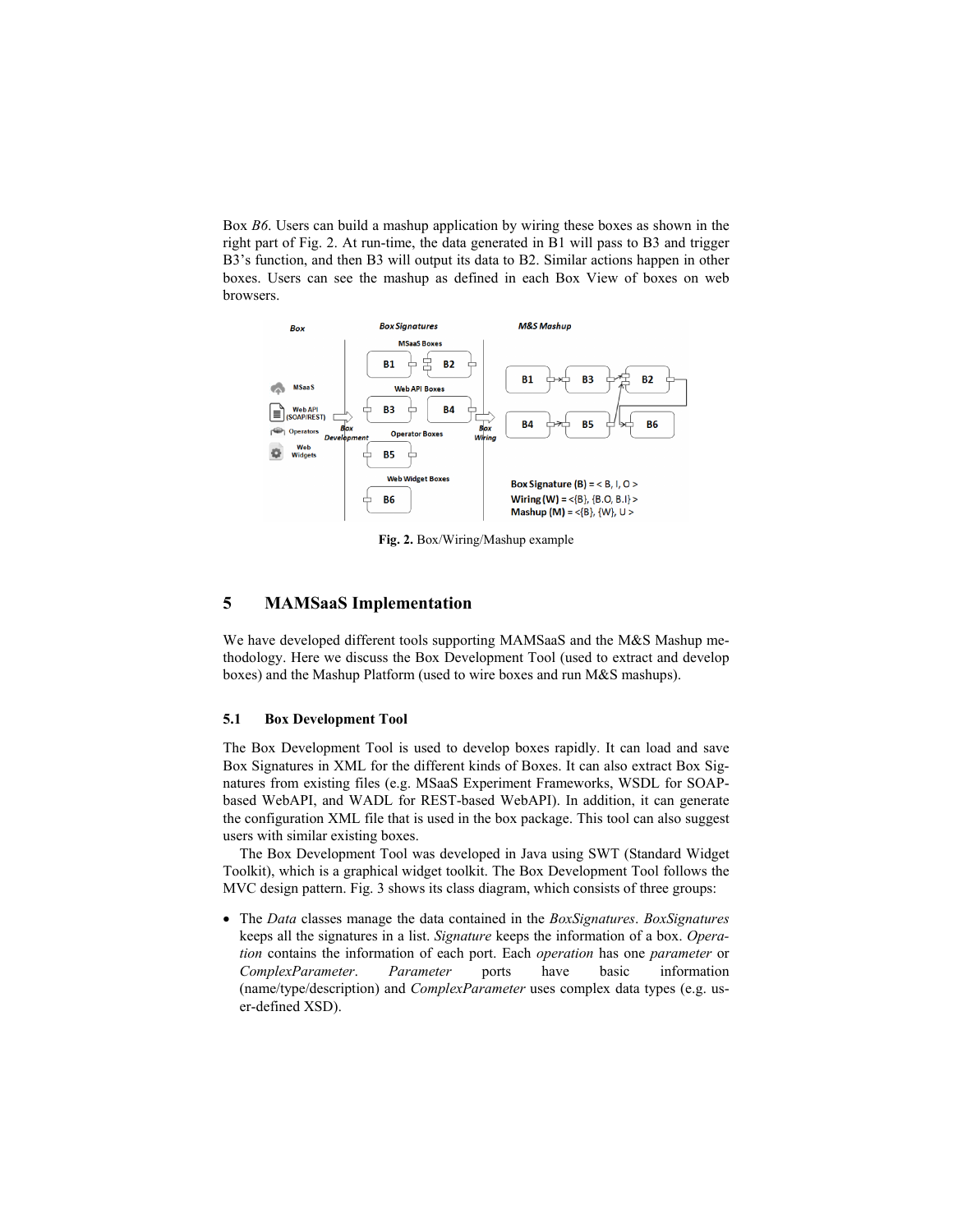- The *Logic* classes are used to define the logic of the boxes. They use *Signature* as a bridge. They can extract information from other files to construct a *Signature*, and convert it to other files. *SimulationFramewrokXMLLoader* and *FunctionFrameworkXMLLoader* load Experimental Frameworks from CloudRISE, extracting information from it and saving it as a *Signature* in Data. Similarly*, WADLReader* and *WSDLReader* load and parse the description file of Web APIs. *SignatureXMLHandler* loads and saves the box signature XML files. *Signature 2ConfigurationXMLConverter* converts a *Signature* into a box configuration file.
- The View classes are used to build User Interfaces (UI). It supports user-friendly UI to control the process of generating Boxes. The default UI is *MainShell*. It has two menus: *BoxSignatureUI* for extracting and loading a *Signature*, and *BoxDevelopmentUI* for saving a *Signature* and developing box packages.



Fig. 3. Class Diagram of Box Development Tool

As discussed before, each box is packaged in an archive file. This file contains a Box Signature, a Box Function and a Box View. In our tool, Boxes are developed using current web technologies (XML, JS, and HTML/CSS). This archive file is an extended version of the widget package used in WireCloud [25], which will be discussed in the next section. The Box Signature is a XML configuration file. The Box Function is a JS file that defines the actions for input events, while the Box View contains HTML/CSS files to show the data in web browsers. For each box, we generate the configuration XML file. For the JS and HTML/CSS files, it can suggest users with similar boxes, in order to reuse them. In particular, the JS function triggers functions for input events by reusing the WireCloud's API *MashupPlatform.wiring. registerCallback (inputName, callback);* and when the function finishes, it outputs message by reusing the WireCloud's API *MashupPlatform.wiring.pushEvent(outputName , data).* Inside the JS function, it can execute SOAP or RESTful WS.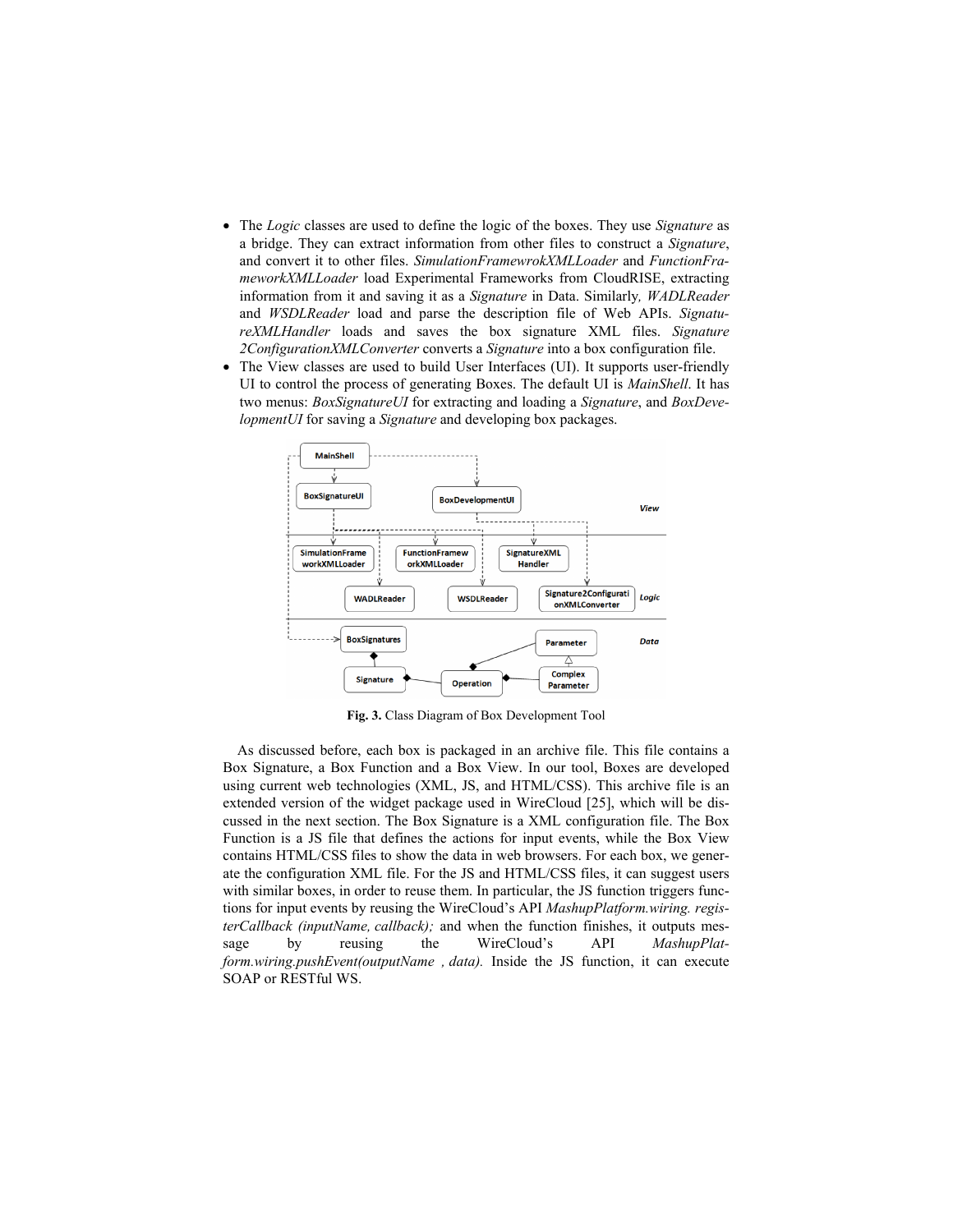Fig. 4 shows an UI example of the Box Development Tool after extracting the Box Signature from an Experimental Framework in the cloud. Users can select the existing MSaaS file, load it, and then the tool parses the file and extracts the information needed for its Box Signature. Later, users can modify this signature, and save it in the format used by the M&S Mashup Platform.

| <b>E.</b> Simulation Mashups: Box Management Tool | $\mathbf x$<br>$\Box$                                                    |  |  |  |  |
|---------------------------------------------------|--------------------------------------------------------------------------|--|--|--|--|
| <b>Box Signature</b><br><b>Box Development</b>    |                                                                          |  |  |  |  |
| <b>Simulation EF XML</b><br>SaveSignature<br>Load | F:\MashupsWorkspace\BoxManagement\BoxManagemer<br>Browser                |  |  |  |  |
| Property                                          | Value                                                                    |  |  |  |  |
| 4 WS-bean                                         | urban growth using Cell-Devs.                                            |  |  |  |  |
| serviceName                                       | urban growth using Cell-Devs.                                            |  |  |  |  |
| type                                              | msaas                                                                    |  |  |  |  |
| description                                       | a model to simulate urban growth                                         |  |  |  |  |
| path                                              | cloudRISE-IP/msaas/simulations/urbangrowthusingCell-Devs.                |  |  |  |  |
| operation 1                                       | urban growth using Cell-Devs. - GET/PUT/POST                             |  |  |  |  |
| methodName                                        | <b>GET/PUT/POST</b>                                                      |  |  |  |  |
| description                                       | a model to simulate urban growth                                         |  |  |  |  |
| a inputs                                          | [urbangrowth#simulation model: urbangrowth!text] [InitialValues#initi    |  |  |  |  |
| a parameter 1                                     | [urbangrowth#simulation model: urbangrowth!text]                         |  |  |  |  |
| parameterName                                     | urbangrowth                                                              |  |  |  |  |
| type                                              | text                                                                     |  |  |  |  |
| description                                       | simulation model: urbangrowth                                            |  |  |  |  |
| $\triangleright$ parameter 2                      | [InitialValues#initial value of each cell in the urban growth model!val] |  |  |  |  |
| $\triangleright$ outputs                          | [SimulationResults#log of the urban growth simulation results!log]       |  |  |  |  |
| ٠                                                 | m.                                                                       |  |  |  |  |

Fig. 4. Extracting Box Signature from MSaaS file.

#### 5.2 M&S Mashup Platform

The M&S Mashup Platform has a wiring editor that allows users rapidly building M&S mashups. Users choose a type of box, drag and drop appropriate boxes into a workspace, and then connect the output of a box to the input of another one. After that, the mashup is ready and users can visualize the mashup at run-time.

The M&S Mashup Platform is an extended version of WireCloud [25], an open source mashup platform. It supports widgets uploading and wiring, user workspace management, and mashup execution. However, WireCloud does not support different type of Boxes (in particular the MSaaS Box and WebAPI Box). WireCloud is a general-purpose mashup platform, but not for M&S mashups (which should manage different boxes with different handling processes). The M&S mashup platform we developed extended WireCloud to support boxes for M&S mashup, which are MSaaS, WebAPIs, widgets, and operators. Fig. 5 shows its class diagram, it consists of three groups of classes:

 The *Data* classes extend the *Category* in WireCloud to *BoxCategory*, in which we added two new types, which are *MSaaS* and *WebAPI*. We reuse most features of *widget* and *operator* provided by WireCloud. Each box has three elements: signature, view, and function.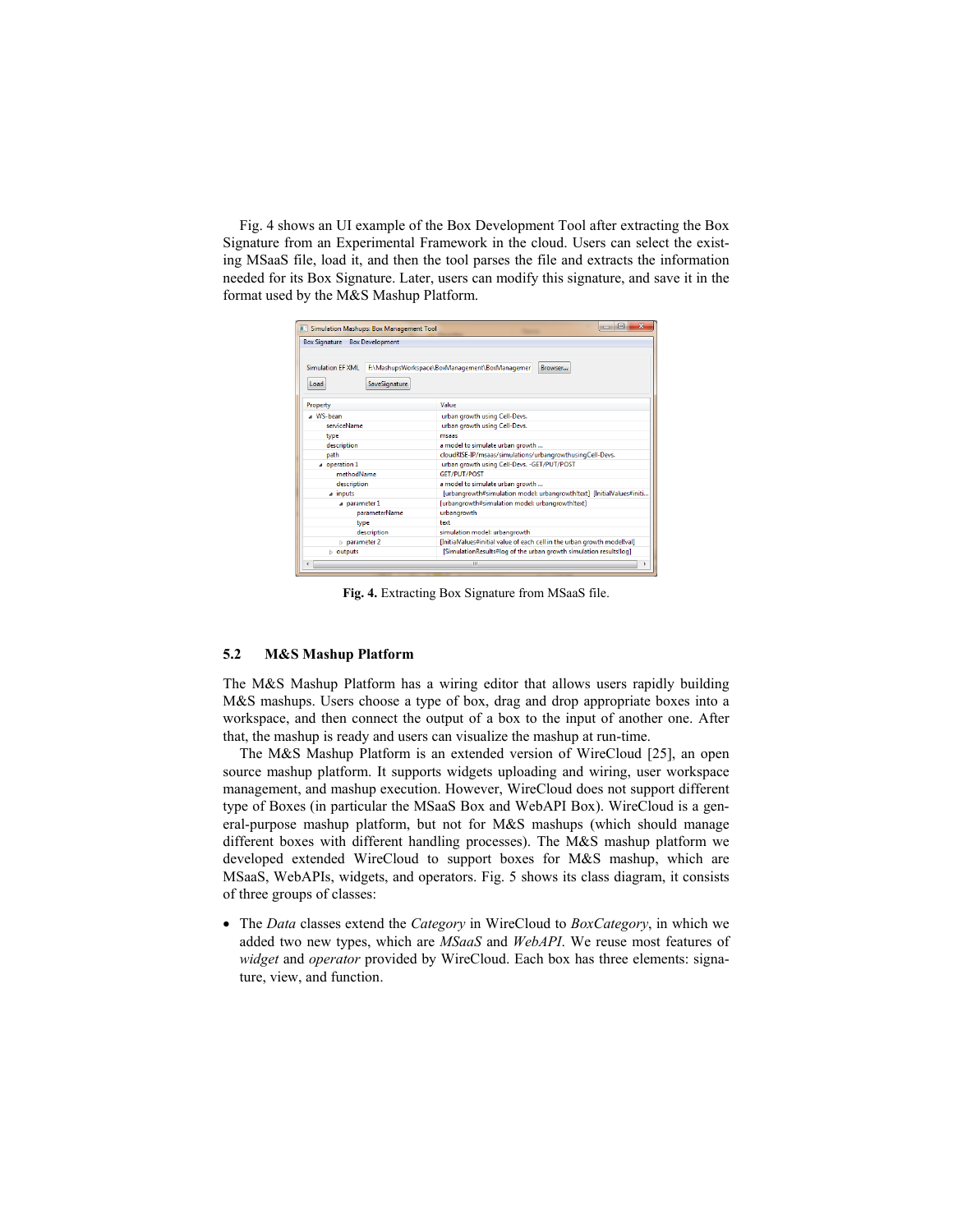- The *Logic* classes extend the uploading and searching logic of WireCloud to support all types of Boxes. In *BoxUpload*, we changed the package format as archive file, and modified the uploading and parsing logic. In *BoxSearch*, we changed the databases of resources and searching logic. We extended the *BoxWiring* mechanism and *MashupExecution* mechanism in WireCloud to support all types of boxes.
- The *UI* classes change the UI of WireCloud. The overall UI has been modified in *M&S Mashup UI*. For *Box Management UI*, we changed the box uploading and searching pages. For *Workspace UI*, we modified functions with *Add Box* button to add boxes into user workspace, *Wire Box* button that drags and drops boxes in the wiring editor, *My Box* to select from available boxes. For *Mashup UI*, we reuse the mashup executing engine of WireCloud for box execution.



Fig. 5. Class diagram of M&S Mashup Platform (powered by WireCloud)

## 6 Case Study: a Land Use Modeling application

In this section, we show how to use MAMSaaS and our tools to build and visualize an M&S mashup application from scratch. The case study focuses on building a Land Use M&S mashup using GIS and other related M&S resources. GIS allows managing, analyzing, and displaying geographically referenced information, and it has been studied for several years in M&S. However, developing M&S applications using GIS is still a complex process [27]. GIS M&S requires many M&S related resources including experts from different domains.

Changes for Land Use have drawn much attention in urban planning, engineering, urban economics, and related fields. Land use can also affect the development of transportation, population, and land distribution. Our mashup application includes:

- Environmental modeling: we built a Cell-DEVS environmental model to simulate the land use scenarios.
- Data collection: we need a function for generating initial data files from GIS to be used as inputs to the Cell-DEVS model.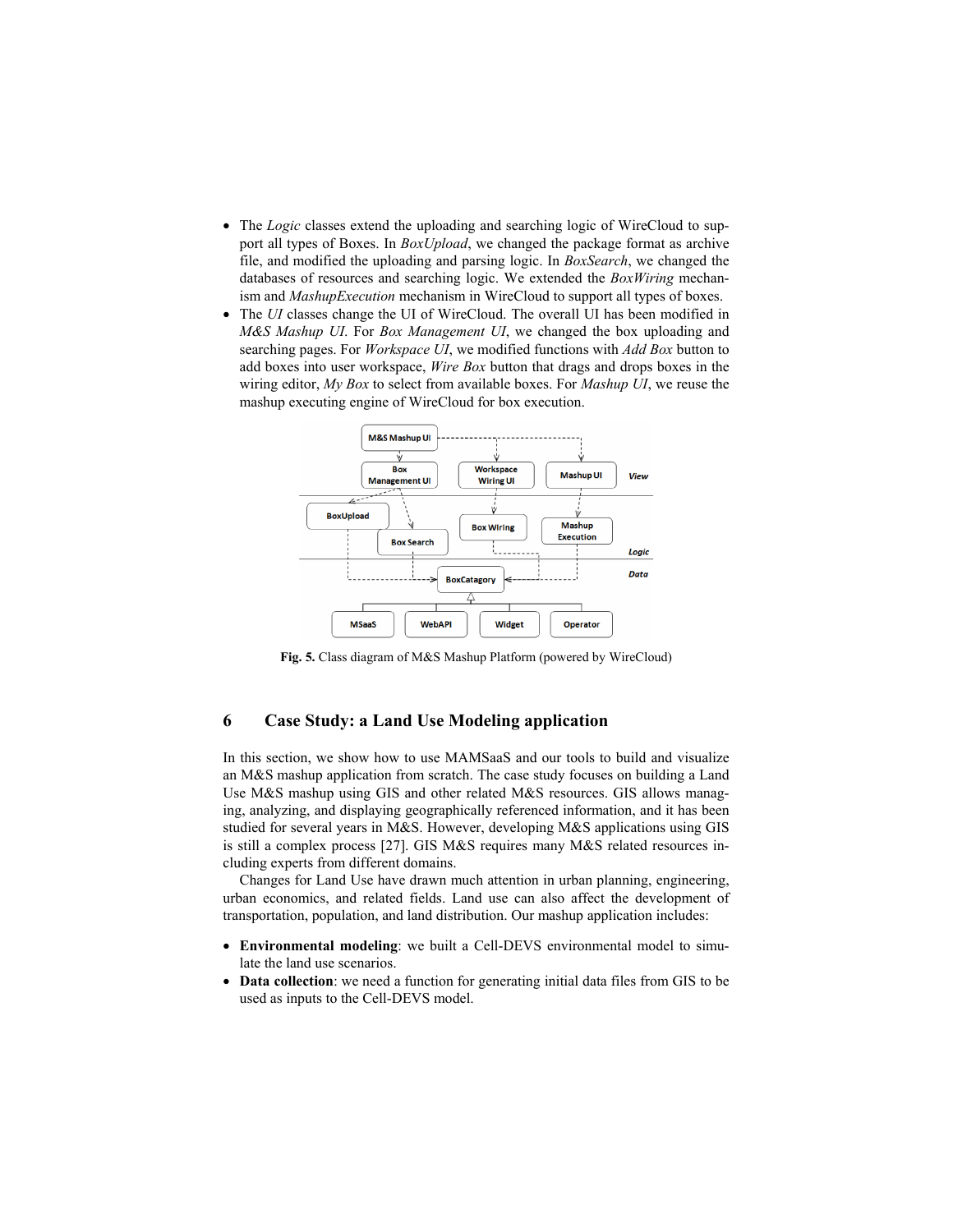- Cloud-based simulation: we execute simulation experiments in the Cloud.
- Results analysis: it is a function to analyze simulation results, e.g. parsing, converting, statistical analysis.
- Visualize results: it is a widget in web browsers to visualize the simulation result in a vivid way.
- WebAPIs: they are existing web APIs useful for the GIS M&S. For instances, to better predict the landuse tread, web API to forecast weather for the studied GIS area is needed; to know the zip code information, a web API to search zip code based on geographic information is helpful.



Fig. 6. Boxes wiring for GIS M&S mashup.

The Box Development Tool can help users develop boxes for the above M&S resources. The developed boxes for this case study are as follows:

- MSaaS Boxes use CloudRISE. They contain *Landuse model simulation* (a simulation experiment for the landuse model), *GIS\_data\_collection* (a function experiment for collecting data), and *GIS\_KML\_analysis* (a function experiment to parse simulation results to KML file). For each MSaaS Box, its signature is extracted from the corresponding configuration files; its function combines multiple MSaaS in a same experiment framework; and its view shows its execution status.
- WebAPI Boxes call existing open Web APIs. They contain *City weather* (a SOAP WS to forecast weather) and *GeoIP\_to\_address* (a RESTful WS to get an address from a GIS). For each WebAPI Box, its signature is extracted from the existing WS description file or HTML files; the function calls the Web API through HTTP request/response; and the view shows its output message.
- Widget Boxes show input data in web browsers. They contain *Input\_box* (allowing users to input messages), *Input\_show* (showing input messages), *KML\_viewer* (viewing KML files in Google Map), and *Wikipedia* (getting Wikipedia informa-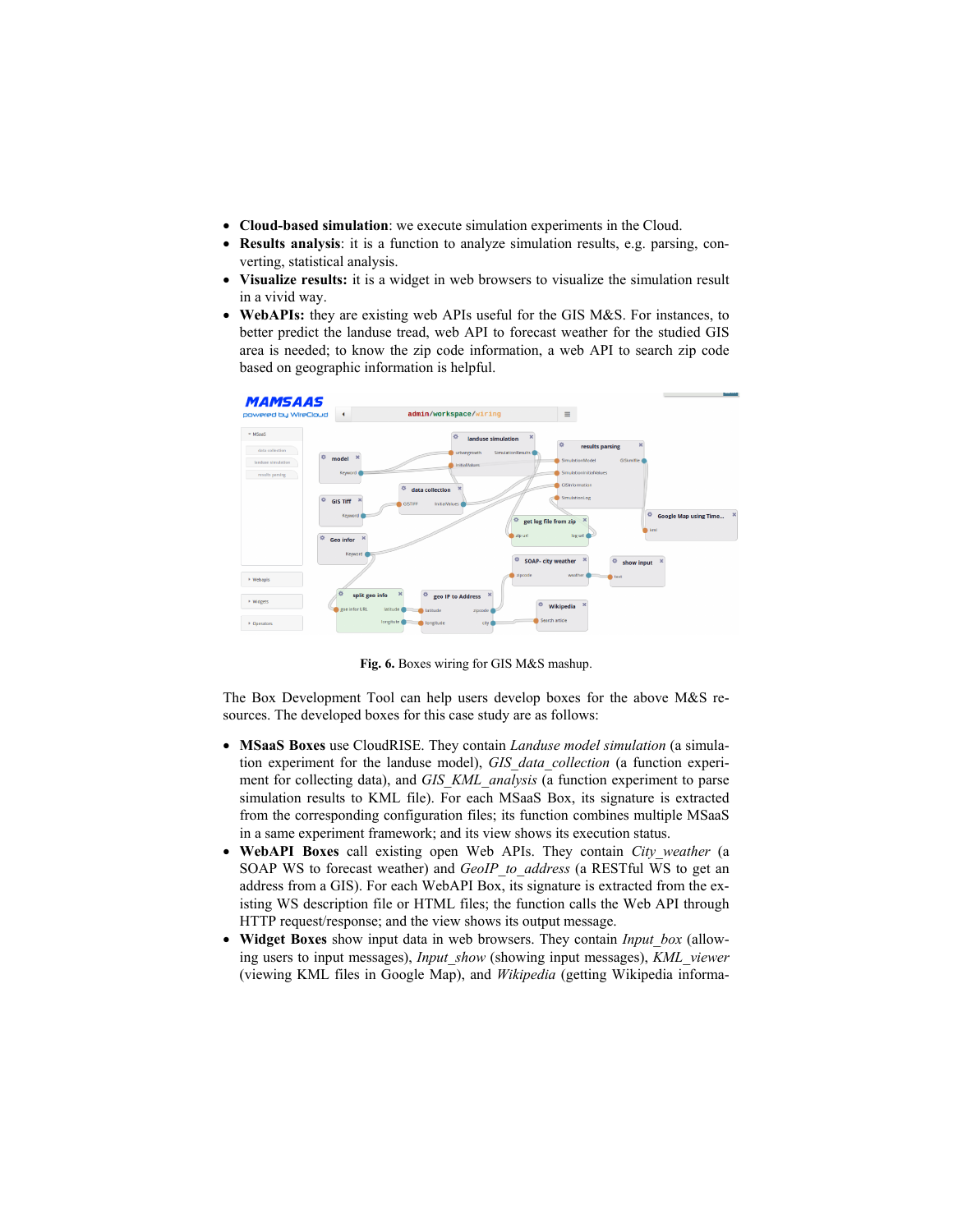tion). For each Widget Box, its signature is provided by users; the function analyzes input data; and the view visualizes input data.

 Operator Boxes handle inconsistencies between boxes. They contain *Zip\_to\_log* (extracting Log files from an archive), and *Geo\_spliter* (splitting Geo information into coordinates). For each Operator Box, its signature is provided by users; the function converts the input data and outputs it; and there is no view for operators.

After the boxes are developed, user can upload them into the M&S Mashup Platform. Now it is time to wire these boxes into a mashup. Fig. 6 shows the box-wiring page in the M&S Mashup Platform. In the wiring editor, users can drag and drop boxes from different types, wire the boxes with their input and output ports. There are three user inputs: *model* (the land use model in CloudRISE); *GIS Tiff* (the userselected area in a GIS dataset) and *Geo Info* (the global geographical references of GIS dataset). We can wire the output of *GIS Tiff* as input of *GIS Data collection*, to send *GIS Tiff* and extract an initialization file for the *Land Use Simulation*. Similarly, we can wire *model* and *GIS data collection* to *Land Use Simulation* to receive inputs of the model and initial files. Then, it can run the simulation. After that, we can wire the *Land Use Simulation* with the Operator Box *get log file from zip* to extract the log file and then wire this to *Results Parsing*, so a KML file can be generated, which wires to the Widget Box *Google Map* for visualizing purposes. In another path, the *Geo Info* wires to Operator Box *Split Geo Info* to get the coordinates of the area under study, then the coordinates link to the WebAPI Box *get IP to Address* to get *zipcode* and *city address*. After that, the *zipcode* wires to WebAPI Box *City weather* for getting the weather forecast (shown in the Widget Box *ShowInput*); and *city address* wires to Widget Box *Wikipedia* to get wiki information.

| powered by WireCloud                                                                     |                                             | admin/workspace                                                                                                                                             |                                         | $\equiv$<br>Ŧ             |  |     |                                                         |
|------------------------------------------------------------------------------------------|---------------------------------------------|-------------------------------------------------------------------------------------------------------------------------------------------------------------|-----------------------------------------|---------------------------|--|-----|---------------------------------------------------------|
| model                                                                                    | data collection                             | landuse simulation results parsing                                                                                                                          |                                         | Google Map using Timeline |  |     |                                                         |
| Send<br>Keywords Text to send                                                            | [1] function has been successfully<br>donet | simulation has been<br>successfully done!                                                                                                                   | function has been successfully<br>donet |                           |  |     |                                                         |
| <b>GIS Tiff</b>                                                                          |                                             |                                                                                                                                                             |                                         | $\rightarrow$             |  |     | Map Satellite                                           |
| Send <b>B</b><br>Text to send<br>Keywords                                                |                                             |                                                                                                                                                             |                                         | $\checkmark$              |  |     |                                                         |
| Geo infor                                                                                |                                             | SOAP- city weather                                                                                                                                          |                                         |                           |  |     |                                                         |
| Keywords   Text to send<br>Send                                                          | Wikipedia                                   | North Carolina x                                                                                                                                            |                                         | $\omega$                  |  |     |                                                         |
| geo IP to Address                                                                        |                                             | This article is about the U.S. state of North Carolina. For                                                                                                 |                                         | usery Of                  |  |     |                                                         |
| (lat)35.8098558(log)-78.774502 == > (zip)275138(city)                                    |                                             | other uses, see North Carolina (disambiguation).<br>"The Old North State" redirects here. For the song of the<br>same name, see The Old North State (song), |                                         |                           |  |     |                                                         |
| show input                                                                               |                                             | <b>State of North Carolina</b>                                                                                                                              |                                         |                           |  |     | Fallen Elm                                              |
| therID":"4","Desciption":"Sunny","Temperatures":<br>/"81"}, "ProbabilityOfPrecipiation": |                                             |                                                                                                                                                             |                                         | <b>SHADE</b>              |  | 20n | Map data 02015 Google Terms of Use   Report a map error |
| theriD":"2","Desciption":"Partly                                                         |                                             | Rag<br>Seal                                                                                                                                                 |                                         |                           |  |     |                                                         |
| Tab $-$                                                                                  |                                             |                                                                                                                                                             |                                         |                           |  |     | Powered by                                              |

<u>. . . . . . . . . .</u>

Fig. 7. Executing the GIS M&S mashup application

After the boxes have been wired, a new M&S mashup application is ready. Users can go back to the workspace and execute it. After setting three inputs (i.e. *Model URL; GIS Tiff URL;* and *Geo infor URL*), the M&S mashup will run. The messages follow the wired boxes flow, and each box runs its function when receiving input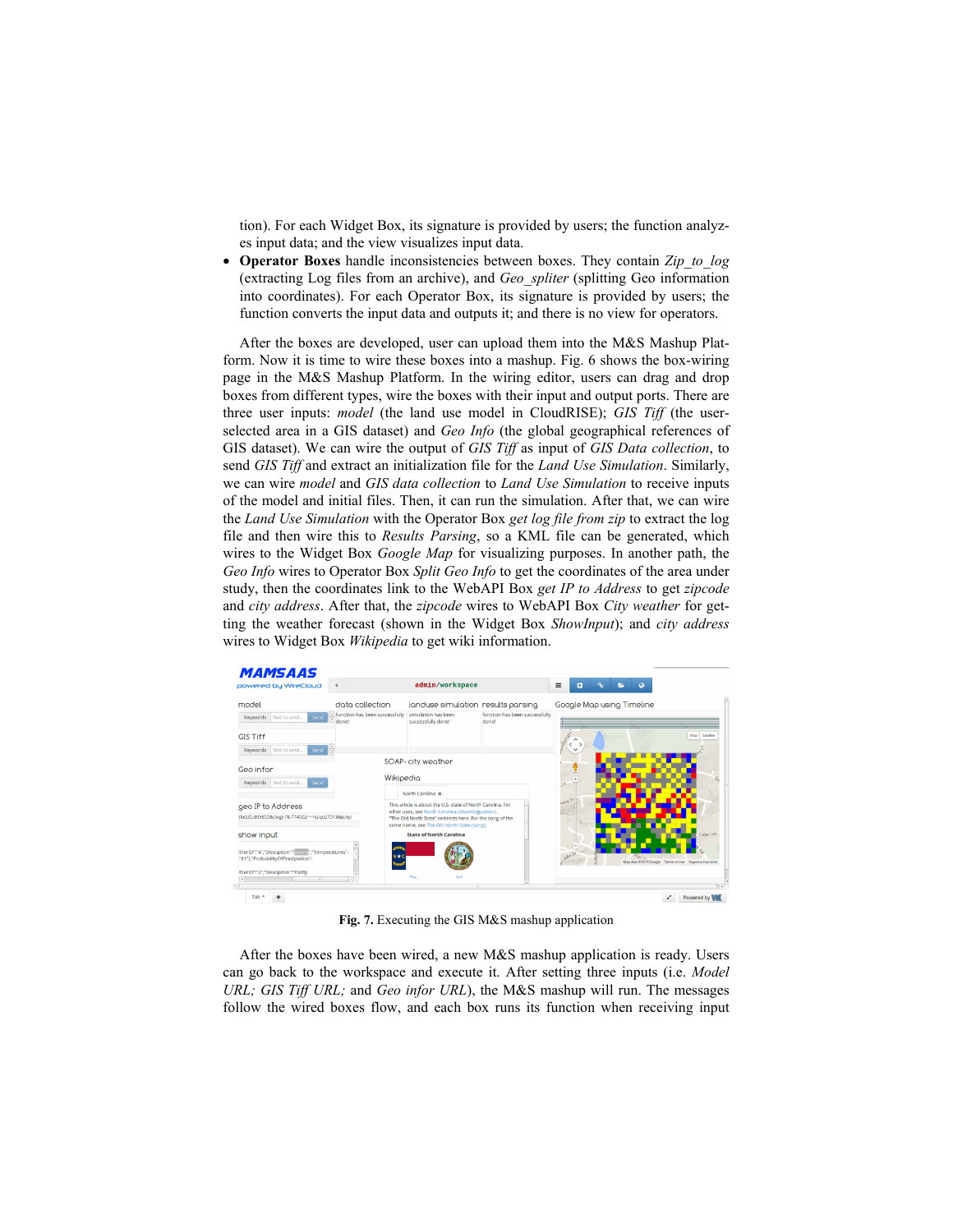events and shows the corresponding visualization view in the workspace. Fig. 7 shows its execution view in Google Chrome. We can see that the MSaaS Boxes of data collection, model simulation, and results parsing have been executed successfully, and a KML with simulation results was generated and shown in the Google Map with a timeline control (in which user can choose time to predict the land use population). In addition, this mashup also shows the information of city address, weather forecast in following 5 days and Wikipedia with *North Carolina*. From this case study, we can see that anyone with basic web development knowledge (like HTML/CSS/JS) can easily develop boxes. For developing M&S mashup, no specific knowledge is required. User can simply select boxes and wire them as mashup.

# 7 Conclusion

We presented a new method for building M&S mashups for fast application development by integrating heterogeneous data and services. We introduced a novel architecture, named the Mashup Architecture with Modeling and Simulation as a Service (MAMSaaS), a layered architecture to deploy and identify M&S mashup component as well as link and execute mashups for quick M&S application development. M&S Mashup components are called boxes, which consists of MSaaSs, Web APIs, widgets and operators. Each box has its own structure, function and view. M&S Mashup is created through box wiring mechanism. We developed tools for developing boxes, wiring boxes and run mashups. We presented a prototype with GIS M&S mashup application, which has shown that the proposed method using boxes and wiring can create and run simulation mashup in an easy and rapid way. The future work includes developing more M&S mashup applications using the proposed architecture and tools. This is an ongoing project, in order to further test its simplicity for developing M&S applications, we are going to let graduate students in our M&S course to develop their own boxes and mashups using the proposed tools. Another work is to study more on the operator boxes to handle semantic issues between boxes.

### References

- 1. Byrne, J., Heavey, C., Byrne, P. J: A review of Web-based simulation and supporting tools. Simulation modelling practice and theory, 18(3), 253-276 (2010)
- 2. Mittal, S., Risco-Martin, J. L: Netcentric System of Systems Engineering with DEVS Unified Process: A Book in System of Systems Engineering. CRC/Taylor Francis (2013)
- 3. Al-Zoubi, K., Wainer, G: RISE: A General Simulation Interoperability Middleware Container Journal of Parallel and Distributed Computing, 73(5), 580–594 (2013)
- 4. Balasubramaniam, S., Lewis, G. A., Simanta, S., Smith, D. B: Situated software: concepts, motivation, technology, and the future. IEEE Software, 25(6), 50-55 (2008)
- 5. Gebhardt, H., Gaedke, M., Daniel, F., Soi, S., Casati, F., Iglesias, C.A., Wilson, S: From mashups to telco mashups: a survey. IEEE Internet Computing, (3), 70-76 (2012)
- 6. Papelis, Y., Madhavan, P. Human Behavior. M&S Fundamentals, 271 (2010)
- 7. Zeigler, B. P., Praehofer, H., Kim, T. G: Theory of modeling and simulation: integrating discrete event and continuous complex dynamic systems. Academic press (2000)